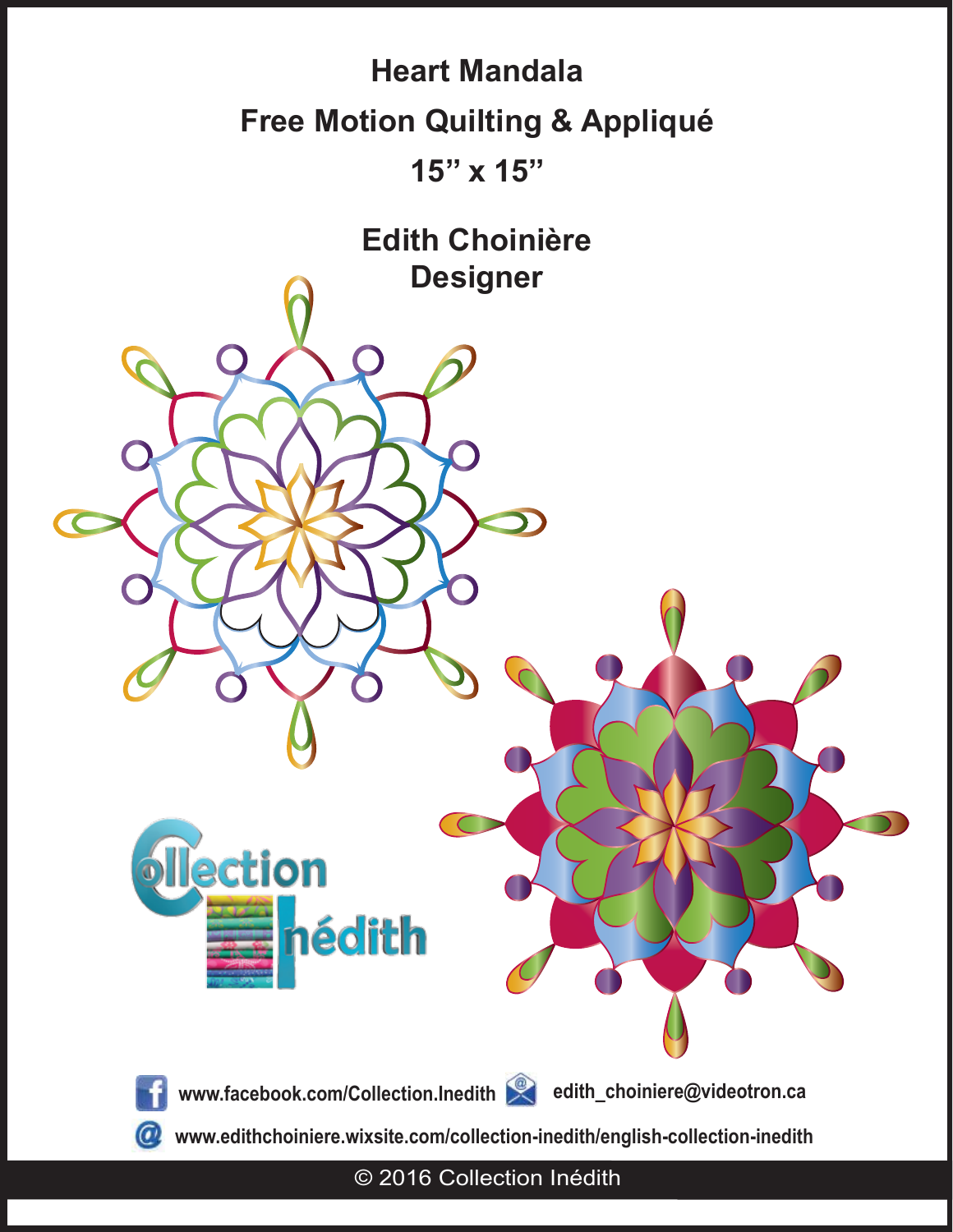

# **Heart Mandala Free Motion Quilting & Appliqué Templates 15'' x 15''**

### **I offer this PFF (Pattern Free Forever) to everyone.**

My goal is to give you the push you need to start doing Free Motion Quilting so you can develop this amazing skill. It will give your projects the agknowledgement it deserves.

#### **This pattern comes with a ''How to'' video that shows the technique.**

If you like this pattern, drop me a line on my Facebook page. Your encouragements helps me to keep creating interesting and unique designs.

*Édith*



Graphic illustrations, pictures and page set up by Édith Choinière

Email : edith\_choiniere@videotron.ca Facebook : www.facebook.com/Collection.Inedith Web site : www.edithchoiniere.wix.com/collection-inedith



© 2016 Collection Inédith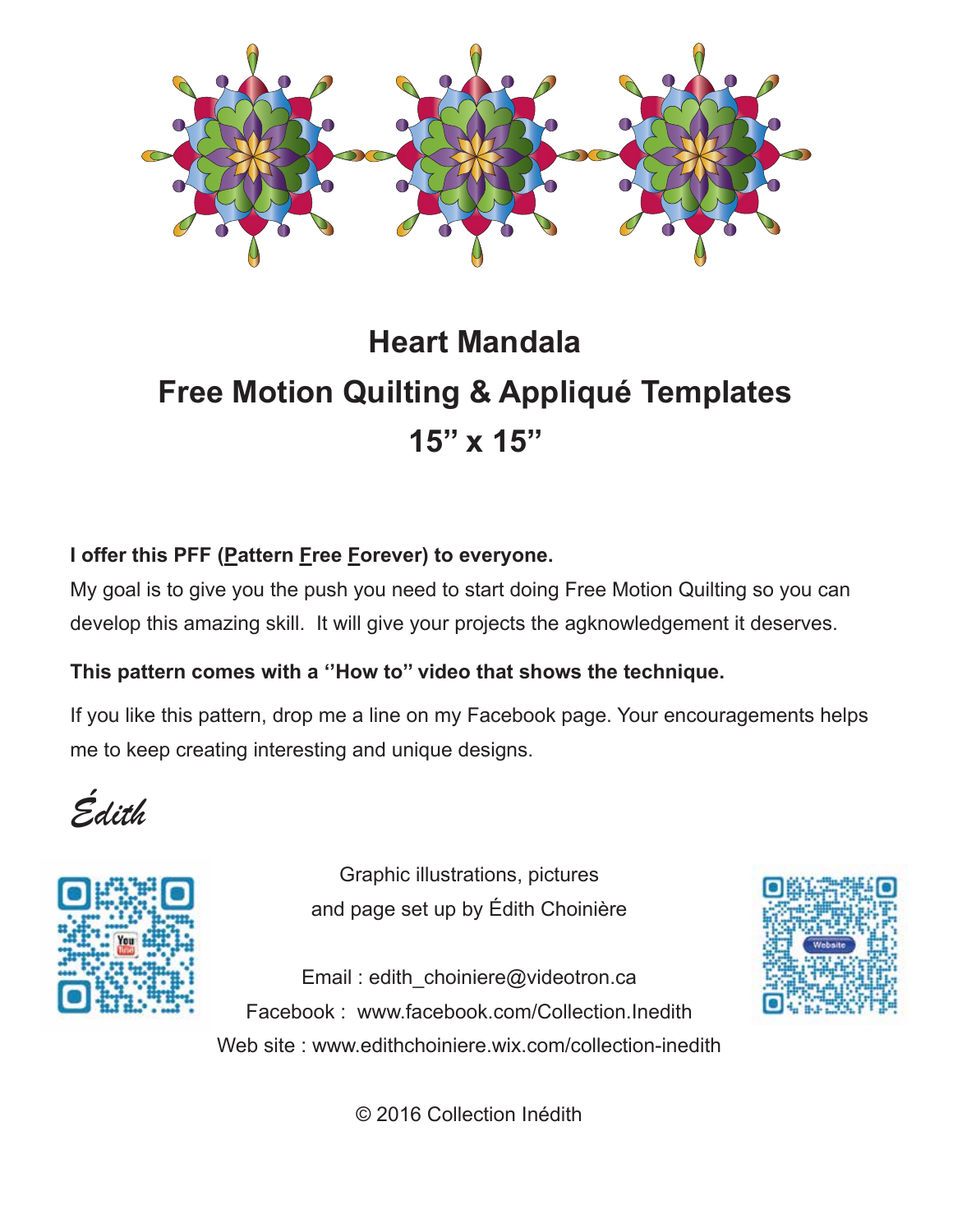# Heart Mandala Free Motion Quilting & Appliqué  $15'' \times 15''$

This pattern was designed for Free Motion Quilting. This project was done using a Tiara II from Babylock, but it can also be done on any domestic sewing machine.

You will need a tracing table or a glass table top under which you can place a lamp. This will help you see the design through the fabric. It will be useful for tracing the design on the fabric for the Free Motion Quilting project and to potision the appliqués on the background fabric at the right place and in just a few minutes.

**Material required**: Scraps of fabric, tracing table or light box, threads and Steam-A-Seam 2

### **Instructions for Free Motion Quilting (FMQ)**

Print the four quadrants on letter paper. Do not enlarge the design. Assemble the quadrants with Scotch Tape to get the image below.

Cut 2 pieces of fabric and one piece of bating 20'' x 20''.

Trace the design on 1 piece of fabric. Make sure that you center the design.

If you wish to see how I trace the fabric, look for the tutorial "Collection Inédith - Block of month - June 2016 - Mandala #1 - Free Motion Quilting'' on my YouTube channel.

Once traced, add the bating and backing to the top layer. You're now ready to quilt.

## **Instructions - Raw Edge Appliqué**

- 1. Print the templates on pages 6 to 11.
- 2. Trace the templates on ''Steam-A-Seam 2''.
- 3. Fuse them by pressing the Appliqué on the chosen fabric and cut each appliqué individually.

If it's your first experience working with this product, look for the tutorial on the how to work with the ''Steam-A-Seam 2'' and some tips on how to place the appliqués on the background fabric perfectly and in just a few minutes. To find the Tutorial on my YouTube Channel, look for :

#### **Collection Inédith - Steam-A-Seam 2 - Helpful tips**

- 4. Cut 2 pieces of fabric and 1 piece of bating 20 x 20''.
- 5. Place the taped quandrants on the tracing table.
- 6. Place the fabric on top of it.
- 7. Pin in place the fabric with the paper.
- 8. Turn on the light on your tracing table to see the design through the fabric and position the appliqués as you see them. When you are satisfied with the result, press to fuse the appliqués on the background fabric.
- 9. Add the bating and backing to the top layer. You're now ready to Free Motion Quilt your design.

#### **Keep in mind that some Appliqués must be placed behind or in front of other Appliqués.**

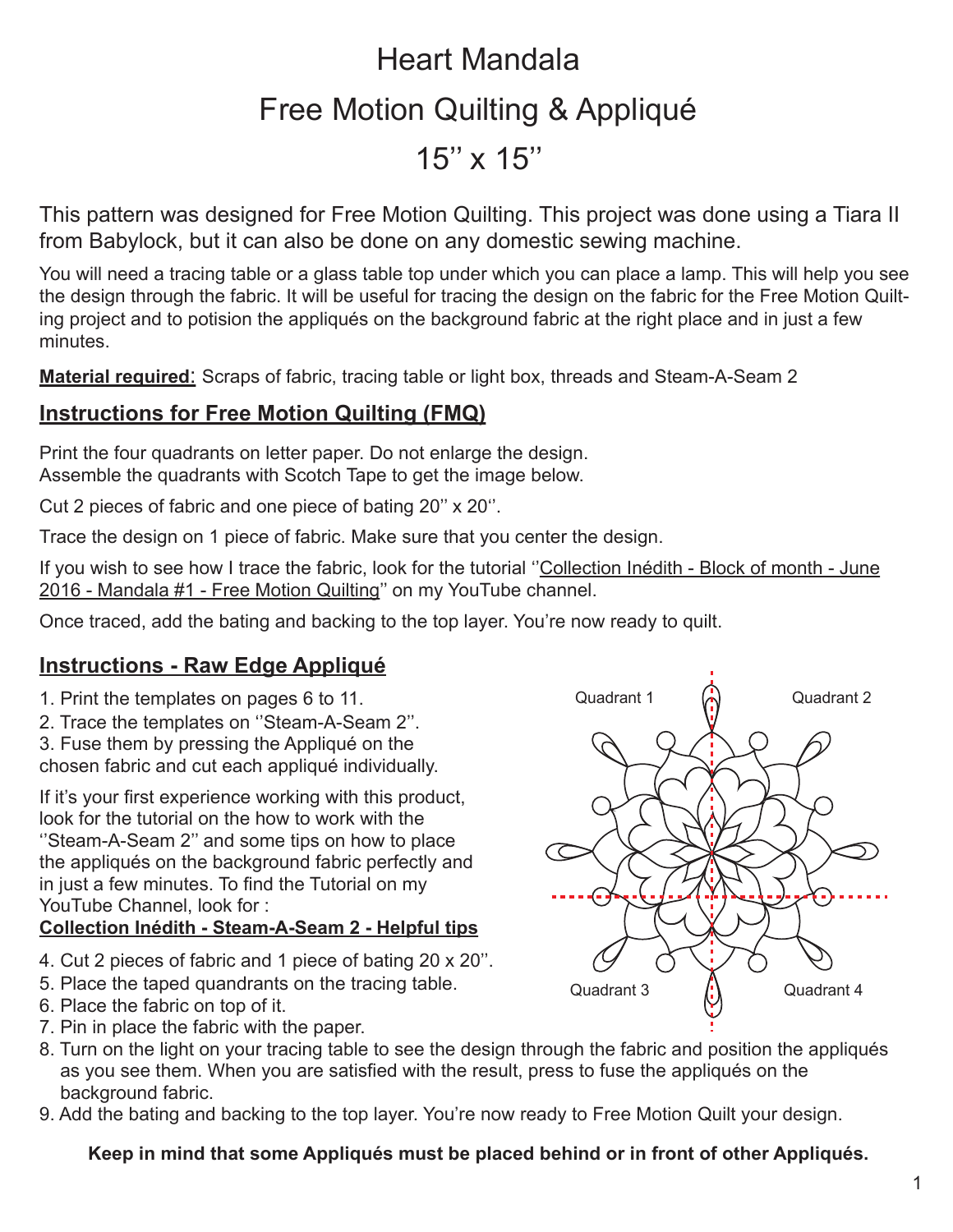# Heart Mandala

## Free Motion Quilting - 15" x 15"

The templates for the quadrants must be used only for the Free Motion Quilting project. Do not use them as templates for the Appliqués.

If you wish to do the Appliqué version of this design, use the templates on pages 6 to 11.

Print all four quadrants on letter paper 8½'' x 11''.

2

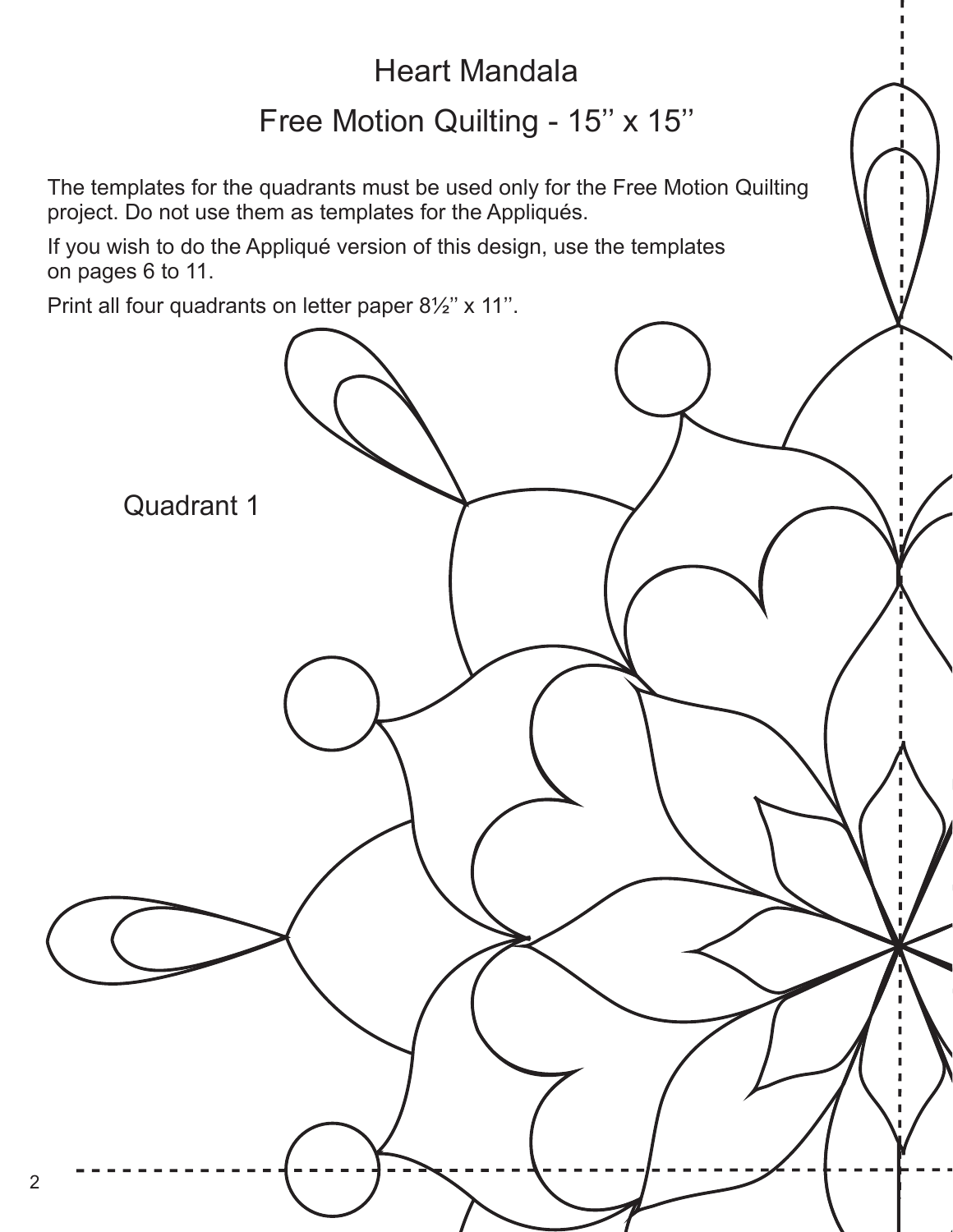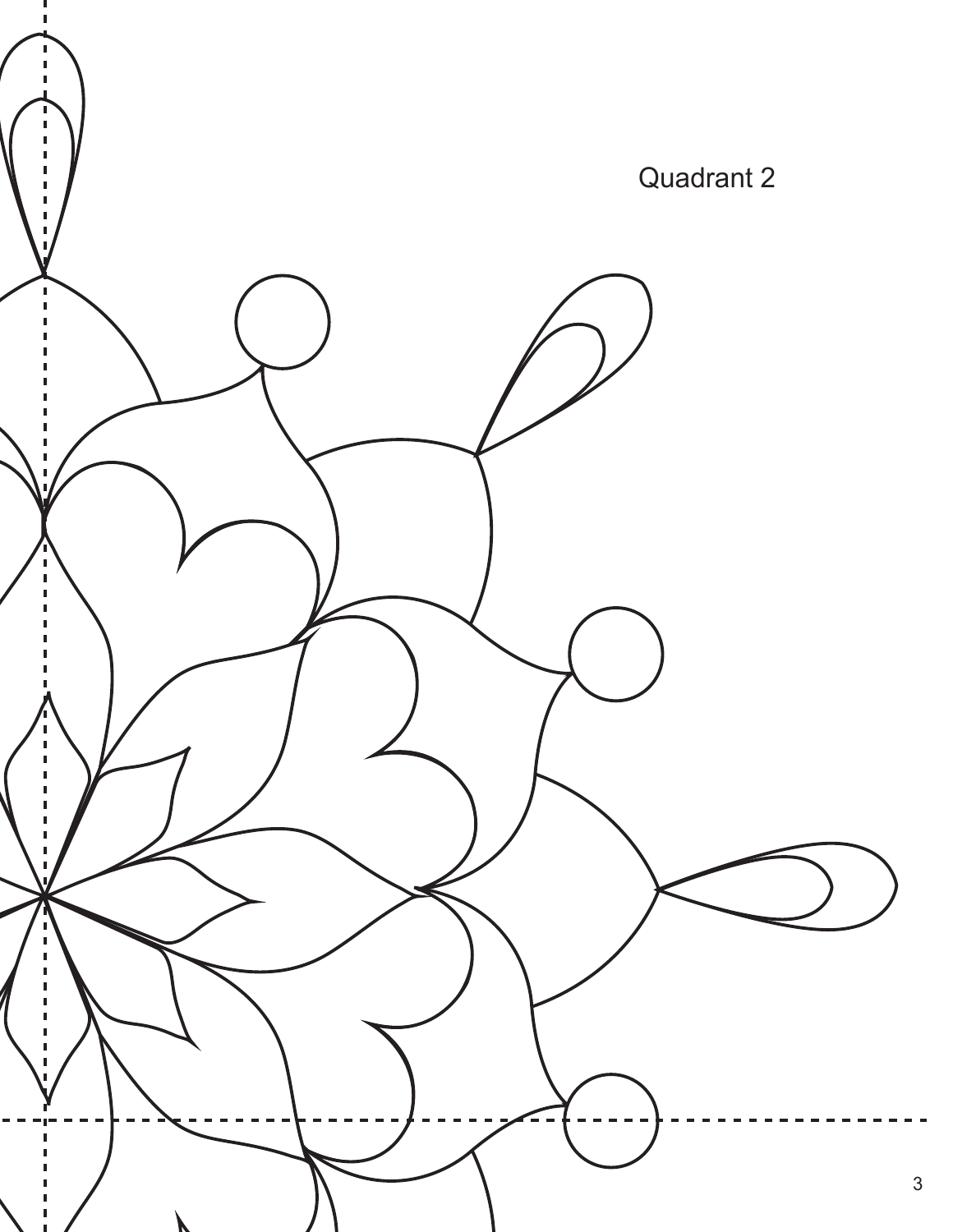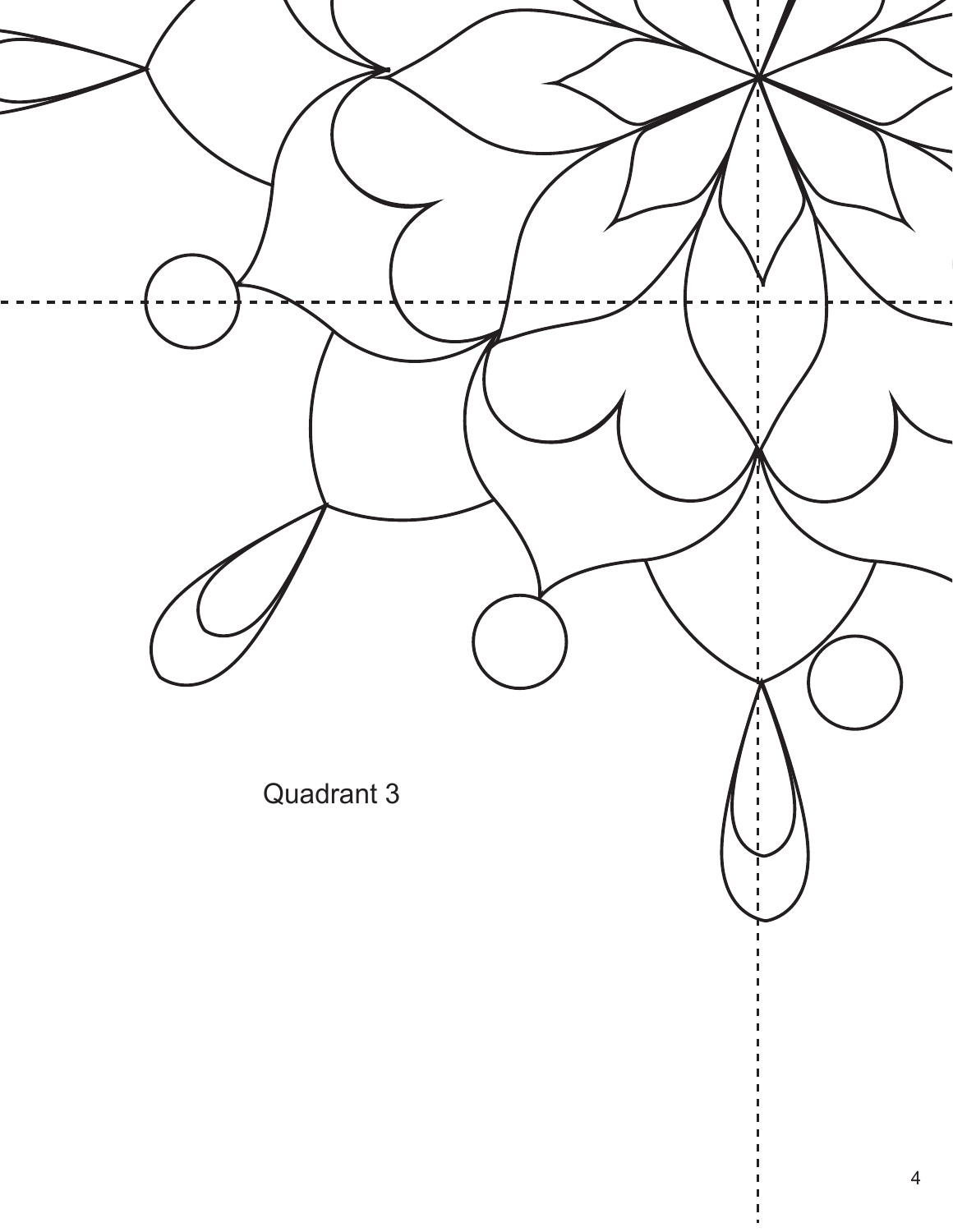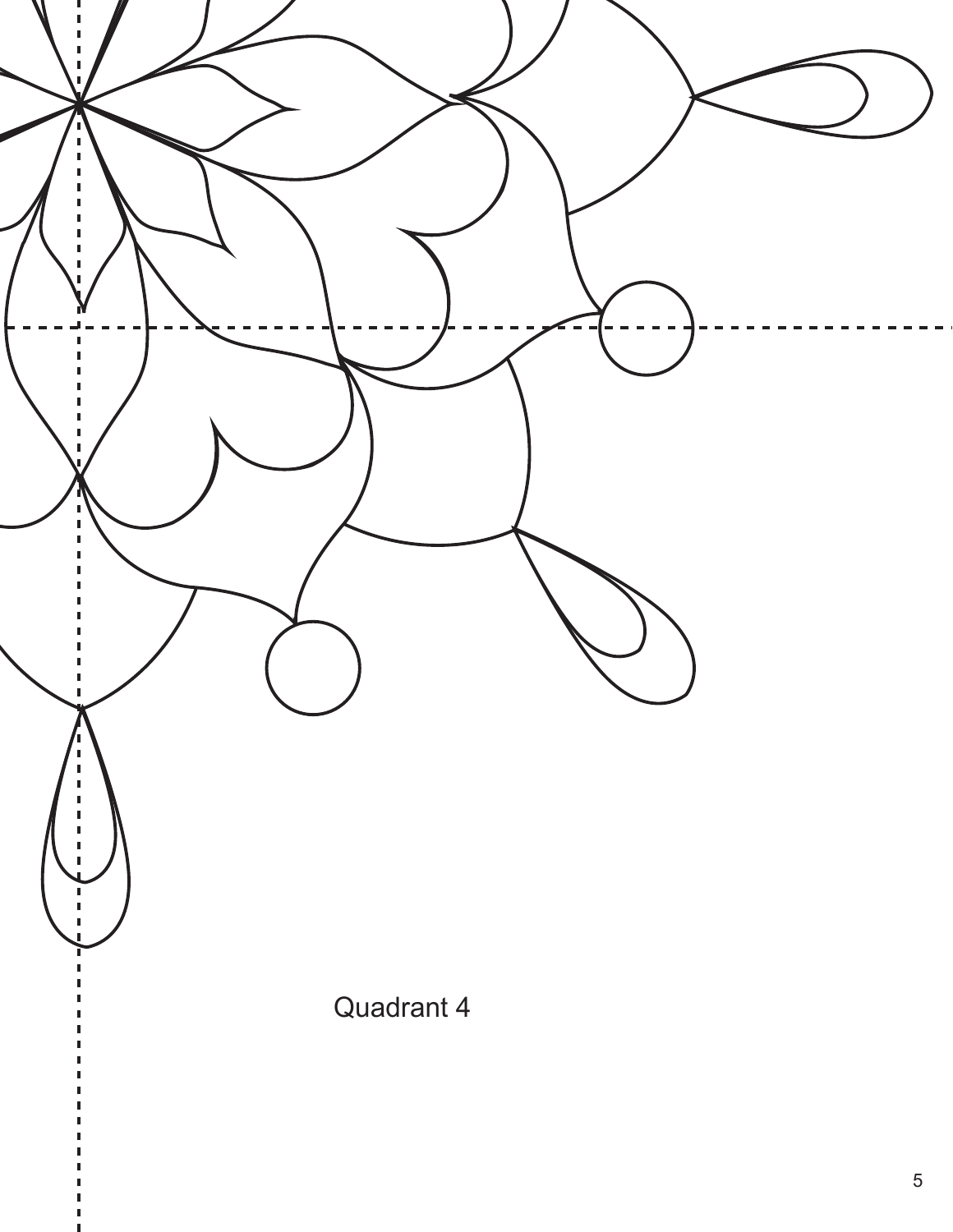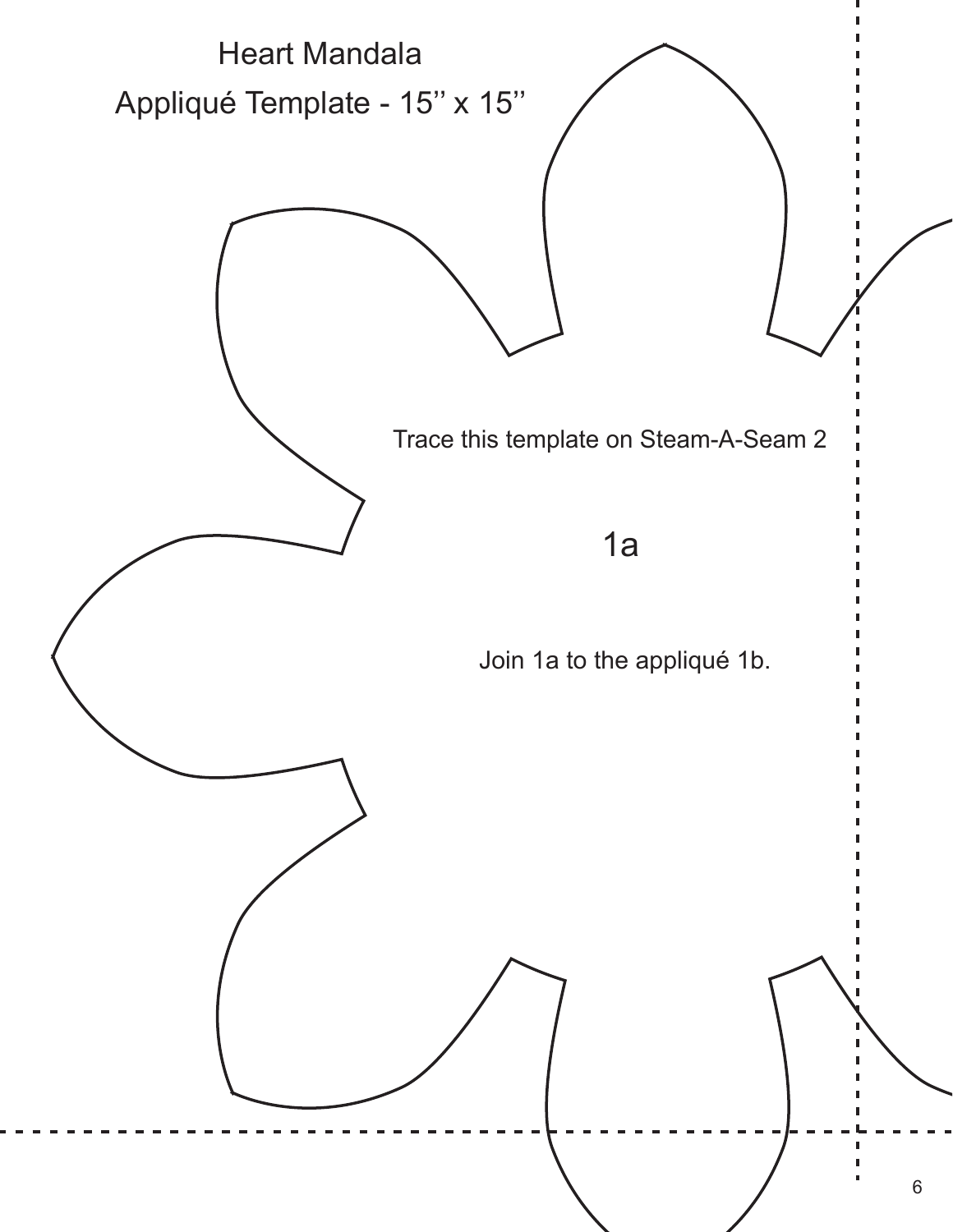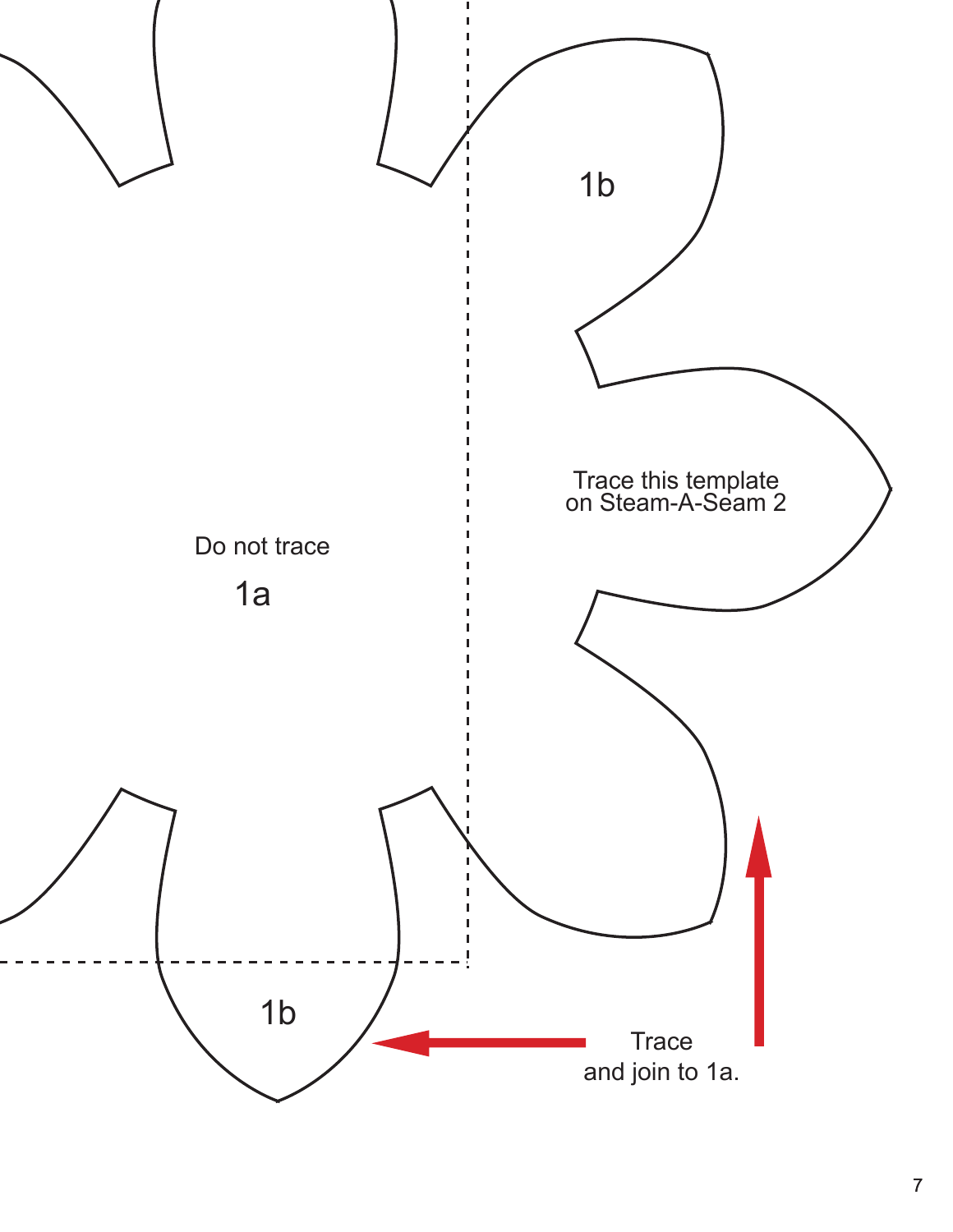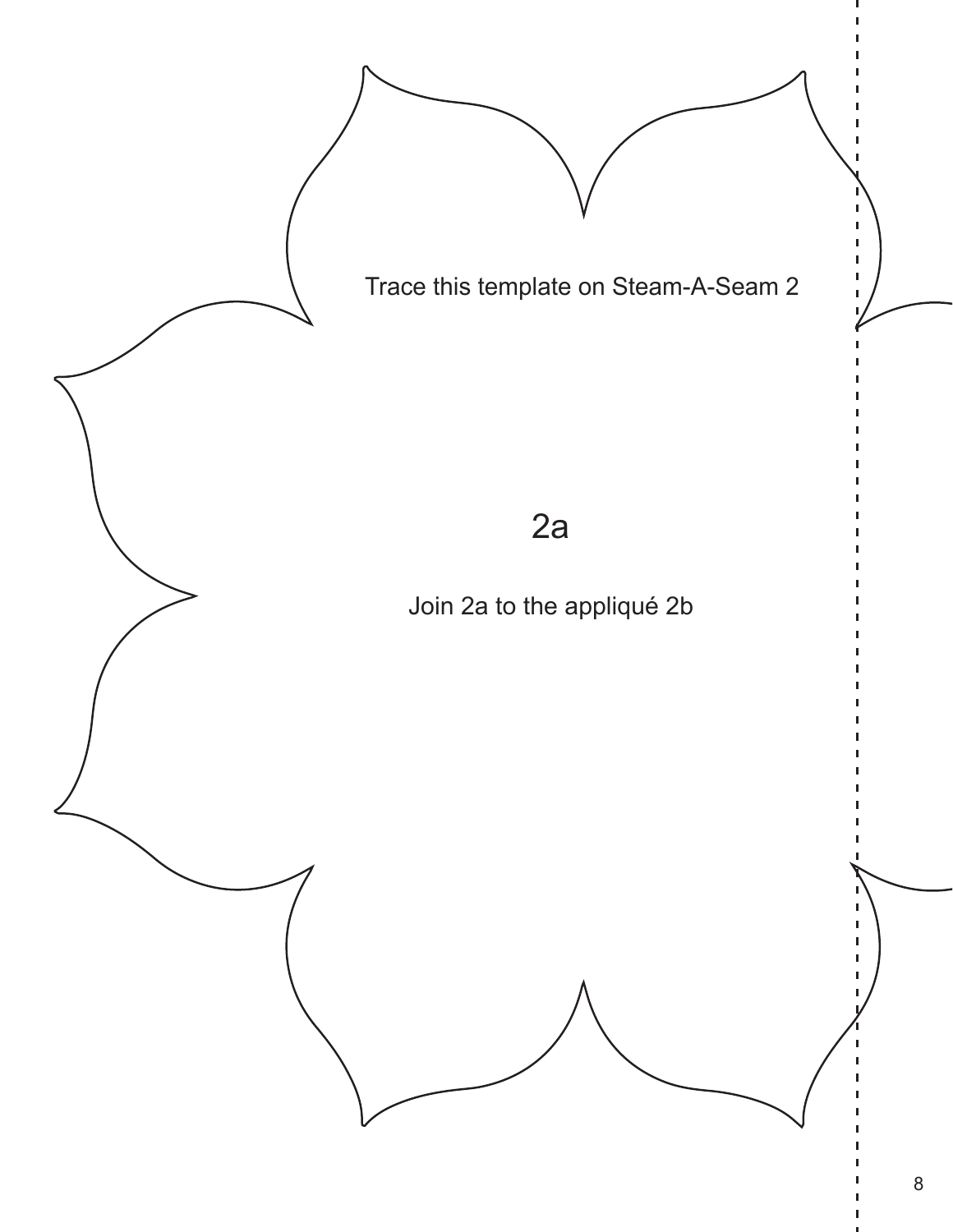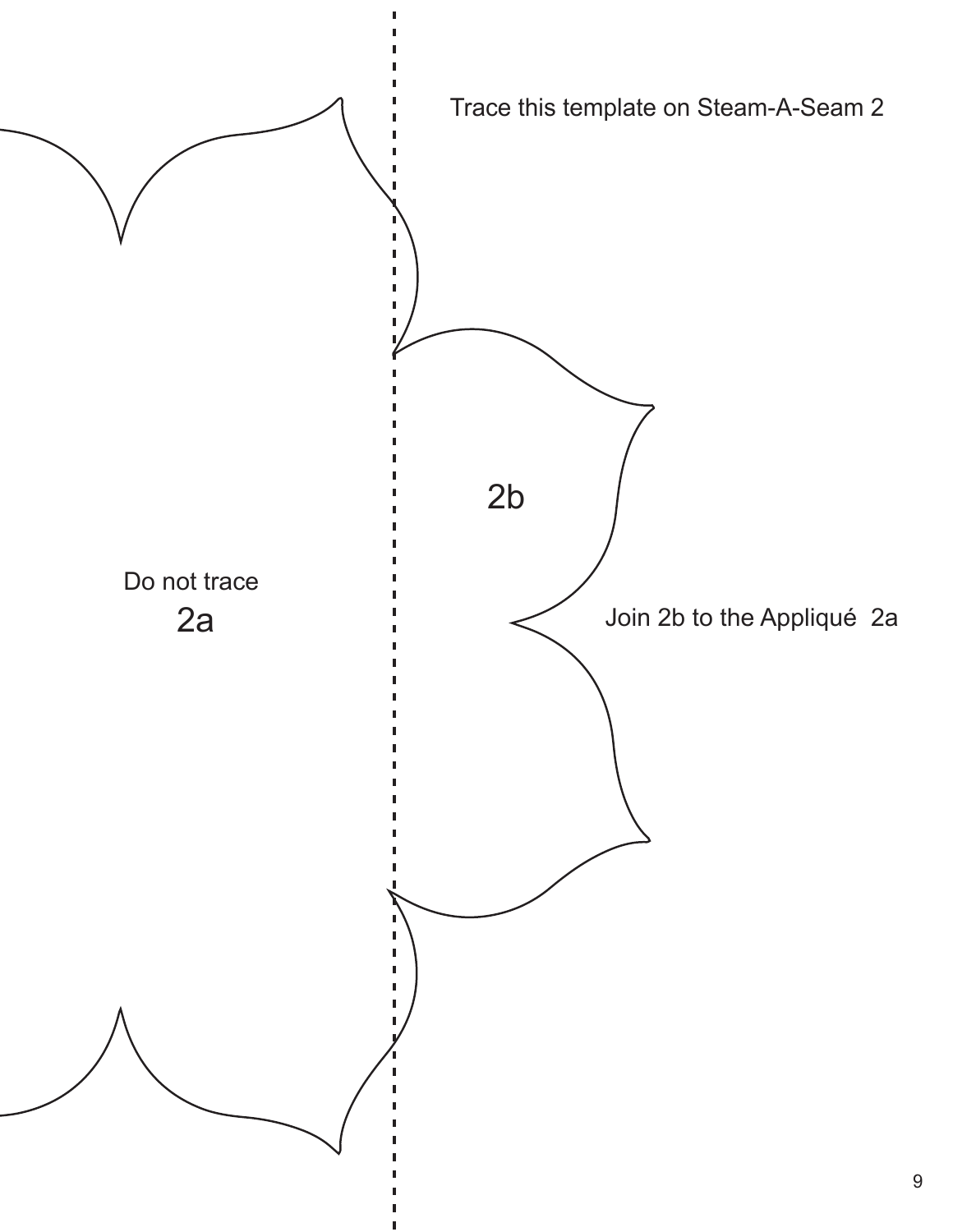